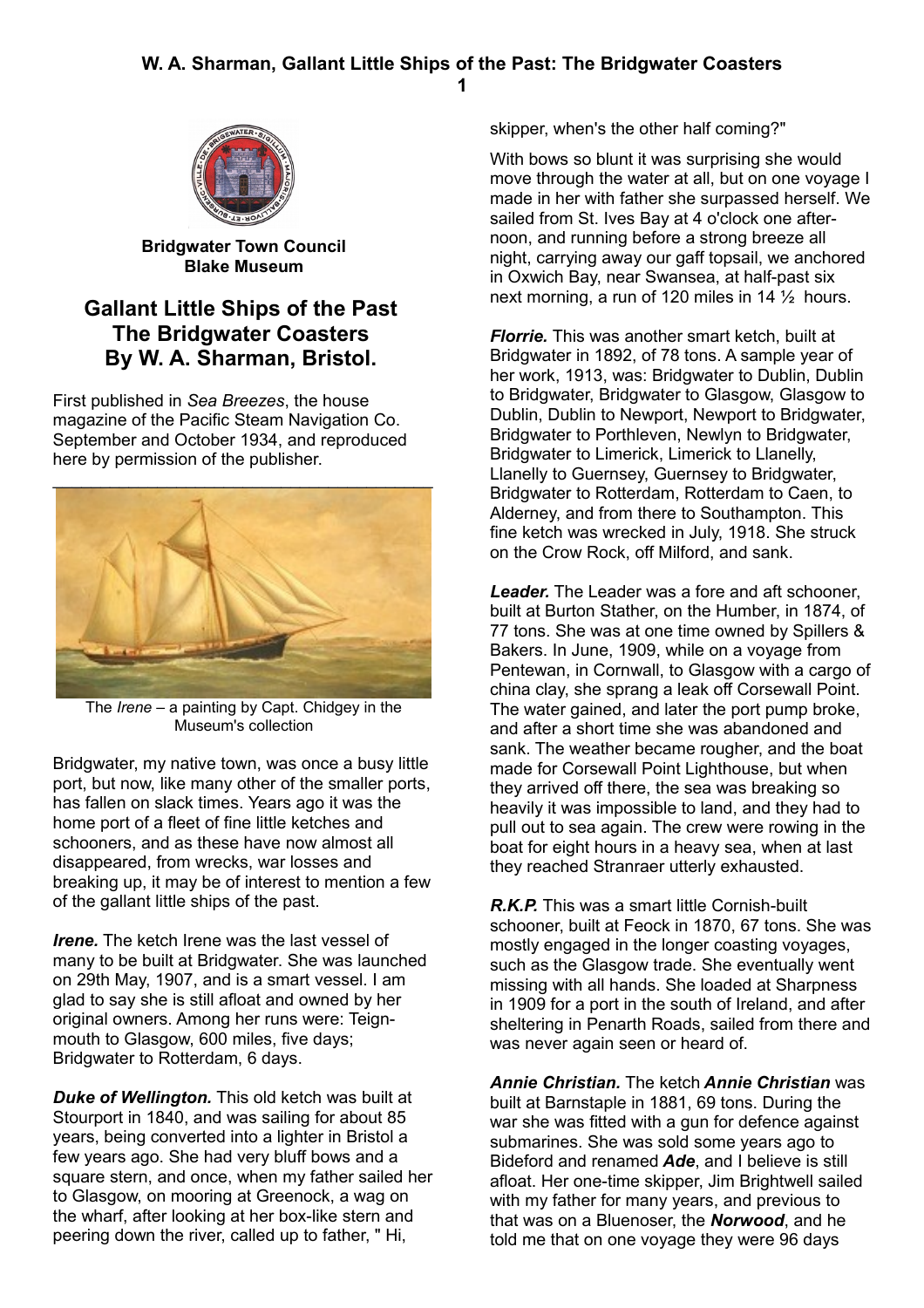**2**

from Pensacola to the Channel.

*Hilda.* The Hilda was a fine schooner, built at Connah's Quay in 1893, of 91 tons. She, however, was a " wet " ship, inclined to dive bows under, and her foremast was taken out and stepped a couple of feet further aft, which made her easier. She often made voyages to the Continent, and on one occasion took a cargo of dynamite from Rotterdam to Goole. She was sold to Swansea owners in 1918.

*Rosevean.* The *Rosevean* was a smart little foreand-aft schooner, built in the Scilly Isles in 1847, of 70 tons. In her early days she was engaged in the orange trade from the Western Islands, and many a hard race was sailed by the West Country fruiterers to get the first oranges home. She was broken up in 1906.

*Swan.* The Swan was a fine ketch, built at Bridgwater in 1884, of 68 tons. She did good work round the coasts, sometimes going as far as Aberdeen, a voyage of two thousand miles there and back.

On 11th May, 1910, when bound from London to Barnstaple, she was sailing down the Thames, and at about 4 o'clock in the morning drifted against an anchored dredger, and received such extensive damage that she sank almost immediately. The captain and crew, who lost all their belongings, were picked up by the crew of the dredger.

*New Design.* The *New Design* was built at Bridgwater as a fore-and-aft schooner in 1871, of 50 tons. She was so called because she was built to the design of William Symons, one of the leading shipowners of the port. His idea was to build her by placing the ribs twice the usual distance apart, but double the thickness, giving a greater air space between the inner and outer planking, which he considered would give her greater lifting power. Old Mr. Symons used to take a great interest in his ships, which were all painted black with a broad green belt round them. The bulwarks were panelled in cream and lined out with gilt, and the Bridgwater coat-of-arms was painted in colours on the stern.

This little vessel could sail very well at times, and on one occasion sailed from Hayle, near St. Ives, at high water on the morning of August 1st, 1907, and arrived at Burnham, Bridgwater River, [the Parrett] at high water the same evening, a distance of 130 miles. This vessel is still afloat, although unfortunately, laid up, and has never left her original owners. Another time, in March, 1908, her captain told me that when outward bound from Bridgwater to Dublin, he had a lot of wind at S.E., and under standing jib and five-roll reefed mainsail he ran from the Smalls to Dublin Bay 110 miles, in 10 hours.

*Young Fox.* The *Young Fox* was a fine able ketch built at Goole in 1893, of 78 tons. She was originally owned there and in 1910 arrived at Bristol from Newfoundland with salt fish. She was then sold to Bridgwater, and loaded there for Leith, a trip of 1,800 or 1,900 miles there and back. On one occasion she and the Irene, mentioned previously, sailed from Bridgwater together, the *Young Fox* for Tralee, on the West Coast of Ireland, and the *Irene* for Limerick. They sailed neck and neck down Channel to beyond Lundy, and the Young Fox set a straight course for Cape Clear, whilst the Irene bore away more to the northward, and they soon lost sight of one another.

Next day, on the *Young Fox* making the Irish land, who should they sight but the *Irene* reaching down from the nor'ard! They rounded Cape Clear abreast, the *Young Fox* to windward by four miles. The wind now freshened and the *Irene* to leeward drew away, and by nightfall was seven miles ahead and was not seen again by the other vessel.

The *Young Fox* came home from Tralee in ballast with a fair wind and made a good run, sailing from the Fastnet to Lundy, 210 miles in 23 hours. She was sold to Scottish owners after the War, and was lost with all hands in 1928, on a voyage from Sunderland to Portmahonnack. After sheltering in Peterhead Bay in December of that year she sailed and was never again seen or heard of.

*New Design No. 2*. This vessel was built at Bridgwater in 1874, three years after the first *New Design,* and was a bit larger, being 66 tons. She also was built as a fore-and-aft schooner and was a handsome vessel. She was, like her smaller sister, built for the Hull and Aberdeen trade, but she made two voyages out to New York and back.

What a contrast between this little 66-ton schooner, with her crew of five, and the modern 50,000-ton floating towns, with crew and passengers of 3,000. It shows that the West Country seamen were not wanting in enterprise and daring. My father was in her for a short time and made one decent run from Bridgwater to Galway in six days, and home in the same time. He told me that on that trip, after passing Cape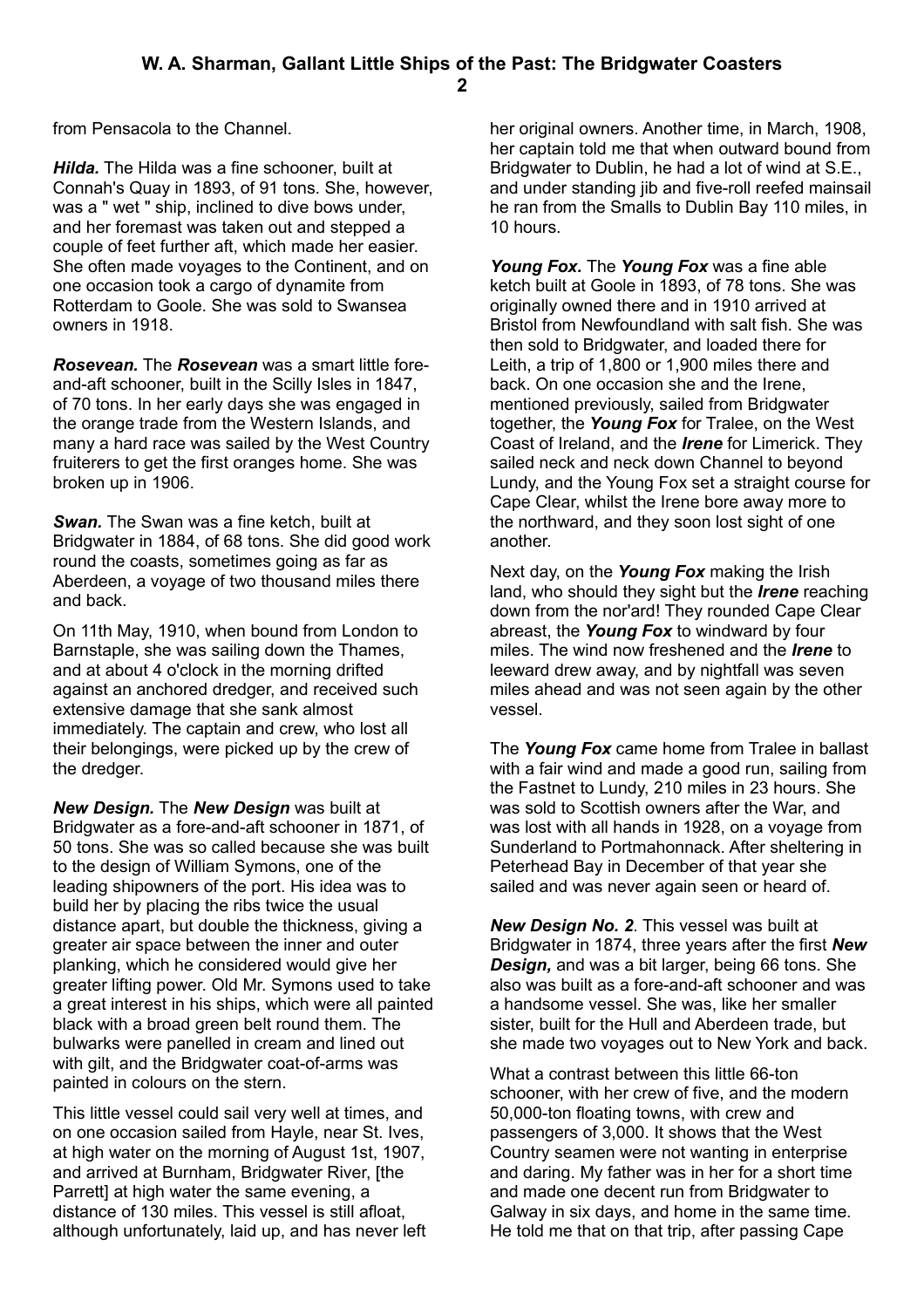Clear, he did not see a single sailing vessel all up the west coast to Galway. The *No 2*, as we all knew her, was sunk by a German submarine in the Irish Sea on 5th May, 1917, on a voyage from Bridgwater to Dublin. The crew were put adrift in the boat and some hours later were picked up by an American steamer and landed at Fishguard.

*Kings Oak.* The *Kings Oak* was the last fore-andafter owned in the port by Watchet owners. She was built at Yarmouth in 1884, of 58 tons. She was, I believe, originally a fishing vessel, and was lengthened at Bridgwater. During the War, in 1918, owing to the shortage of hands, she was converted into a ketch. In 1916 she sailed from Waterford to Bridgwater, over 250 miles, in 30 hours. In January, 1921, while on a voyage from Liverpool to Bridgwater, she had terrific weather in the Irish Sea, and two of her crew of four were washed overboard and drowned. Her last voyage was in June, 1928, when she left Cardiff for New Boss, Ireland, but owing to heavy weather she had to put into Swansea for shelter. She grounded just inside the piers, strained, and filled on the rising tide. She was condemned, and later towed to Appledore, where she was broken up.

*Good Templar.* The ketch *Good Templar* was built at Goole in 1881, of 63 tons, and was engaged mostly in the Liverpool trade with scouring bricks, and she was lost on a voyage from that port to Bridgwater in November, 1911. She had got down off the Anglesey coast during a gale, and a heavy sea broke aboard, and the captain, George Creemer, was washed overboard. The mate, named Champion, was further aft and saw the captain washed over the side. With great promptitude and pluck he swung himself over the side of the ship and seized the captain by a leg as he was being swept past. With great difficulty, in the heavy sea and the pitching of the vessel, Champion held on and eventually pulled the captain on board. The mate was a finely-built young fellow, and it was undoubtedly due to his great strength that he was able to save the captain in so extraordinary a way. The ship then put back to Holyhead, and sailing again later, again ran into bad weather. The seas were such that two men, the captain and the mate, were needed at the wheel.

When off the North Bishop at half-past eleven at night a tremendous sea broke aboard the little vessel, carried away the wheel-house and the wheel, and with it went Champion into the angry sea. Captain Creemer managed to grasp the bulwarks and was thus saved from following the unfortunate mate. The shouts of Champion could be heard, but owing to the pitch darkness he could not be seen, and to have launched a boat in such a sea would have meant its instant smashing. With the steering gone the vessel drifted at the mercy of the sea. The bulwarks on one side were ripped away and the boat smashed to pieces. After some hours a trawler came in sight, having seen the distress rockets. After splendid manoeuvring by the trawler, she launched a boat, and after a dangerous journey to the sinking ketch the crew were taken off. Soon after the *Good Templar* sank, and the trawler proceeded to St. Tudwal where she landed the exhausted survivors.

*Ermenilda.* The *Ermenilda* was built at Milford in 1874 as a two-masted schooner, and was lengthened at Bridgwater and converted into a three-master, and was the last of that rig belonging to the port. In January, 1912, she did a smart bit of work. She arrived at Bridgwater from Bantry in ballast on a Sunday, discharged her ballast Monday, and commenced loading, and by Tuesday had taken in 300,000 scouring bricks. Sailed Wednesday, and arrived Liverpool Friday. The same week another Bridgwater vessel, the *Sunshine*, which I shall mention later, arrived there on the Saturday from London, discharged her cargo of oilcake, and by Wednesday loaded nearly 300,000 scouring bricks, sailed on Thursday, and arrived at Liverpool mid-day Saturday.

The same wind which took these vessels north was keeping several others windbound for long periods. The *New Design* had been three months away, and leaving Crookhaven for Penzance, got within eight miles of the Land's End when the wind flew back to the old quarter, east and south-east, and she was driven back to Kinsale—500 miles for nothing. The *Ermenilda* was largely in the Glasgow trade, and often took gunpowder from Kames, in the Isle of Bute, to London. She was sunk by a German submarine on 4th August, 1916, off the Casquets on a voyage from Guernsey to Poole, the crew being given five minutes to leave the ship before she was blown up by a bomb placed in the fo'c'sle. They got away safely in the boat and were picked up some hours later by a Russian steamer and landed at Weymouth.

*C. and F. Nurse.* The fine topsail schooner *C. and F, Nurse* was built of iron at Falmouth in 1900, of 119 tons. She is a smart able vessel and belonged to a well-known seafaring family, the Nurses, who expected their ships to make good passages. The same easterly wind which took the